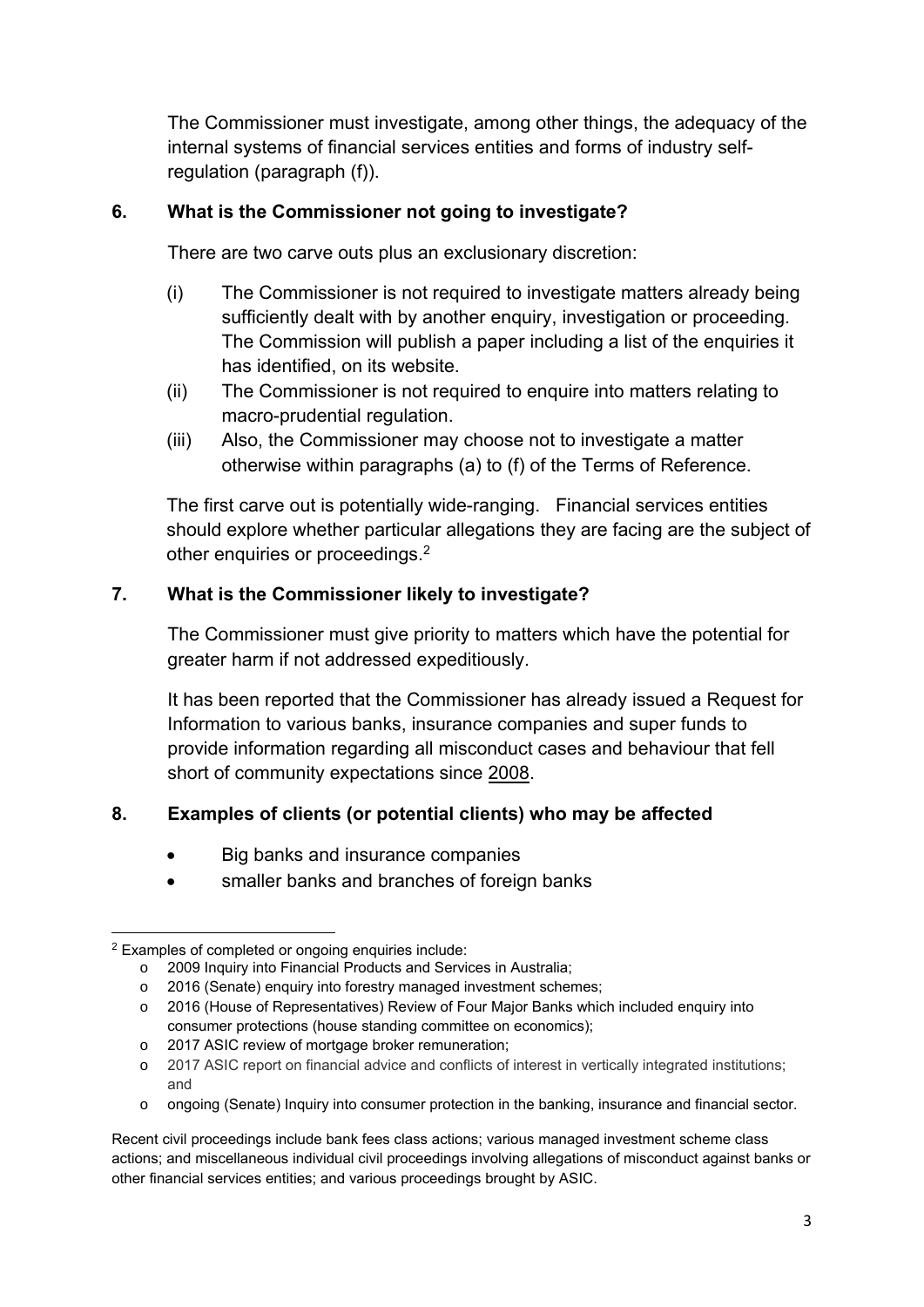- **credit unions**
- registered superannuation entities licensees (135 listed on the APRA website acting as trustees of around 2,300 funds)
- those non-incidentally connected to such licensees, eg:
	- o sponsors of funds unions, employers, employer associations
	- o banks
	- o service providers to funds
	- o life insurance companies
- Australian Financial Services Licence Holders and the authorised representatives of those licence holders, eg:
	- o fund managers
	- o financial advisors
	- o stock brokers
	- o operators of managed investment schemes
- directors, officers and employees of financial services entities who may want their own representation
- those acting on behalf of financial services entities, potentially including:
	- o receivers and managers
	- o debt recovery
- Potential witnesses those who have advised financial services entities regarding, for example, governance, risk management, recruitment or remuneration, eg. lawyers, accountants and other consultants.

Given the breadth of the Terms of Reference and the scope of the 'carve outs', the direction the Commission takes and its focus will likely take some time to develop.

## **9. What can affected clients do now?**

- Review complaints
- Review policies (eg. governance, risk management, complaints handling)
- Check insurance policies (eg. D&O)

## Sarah Varney

13 February 2018